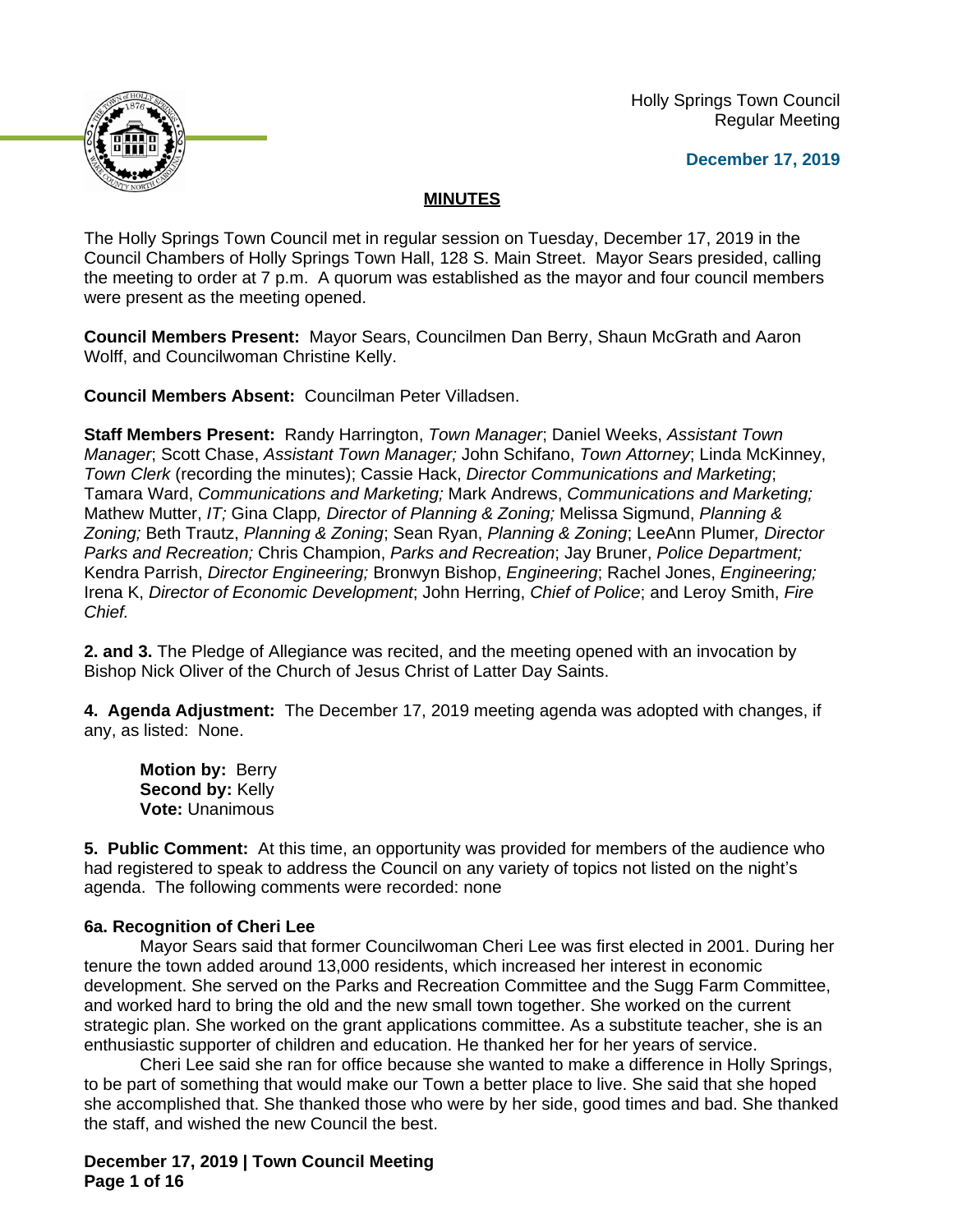Ms. Lee was presented with a few mementos of her time in office.

#### **6b. 12U Boys and 14U Boys All-Star Soccer Teams**

Chris Champion, Parks and Recreation, said that SWAC is a branch of the North Carolina Recreation and Parks Association. SWAC is designed to promote interest and participation in recreational athletics and conducts team tournaments at the sectional and state levels in various sports. The SWAC tournaments are comprised of parks and recreation affiliated all-star teams from across the state of North Carolina.

He said that the 12U Boys and 14U Boys All-Star Soccer teams from Holly Springs successfully competed and won against all-star teams from across the state at the competition in Goldsboro over Thanksgiving weekend. He thanked the parents of the boys for their support, the coaches for their dedication, and said that Holly Springs could not have the program it has without the dedication of these coaches.

The boys and their coaches were given certificates and congratulated by the Mayor and Council.

## **7a. External Auditor Report**

Mary Hogan, Director of Finance, introduced Tom McNeish, from Elliot Davis. He thanked the Finance Department for their hard work and cooperation. He gave an overview of the audit process, the financial highlights, the audit report and the findings and recommendations. He said that the fund balance increased by \$2.6 million. The Town has about 3 ½ months of expenditures in fund balance, which is higher than the minimum recommended 2 months.

## **7b. Holly Springs Police Department Crime Data Report**

Randy Harrington, Town Manager, said that he and Chief Herring talked about the HSPD being a community and data driven organization, and the desire for transparency. He said this report was to highlight this transparency.

Captain Jay Bruner, Holly Springs Police Department, said that over the past few years, the Holly Springs Police Department has endeavored to produce a presentation for the Town Council and community that provides information and increases transparency concerning Holly Springs' current crime data, traffic stop enforcement data, and other elements of the Holly Springs Police Department law enforcement operations. The Police Department plans to deliver this presentation annually with updated statistics and information.

He gave an overview of the department and a breakdown of the demographics. He then explained that the UCR is a report that police departments file with the FBI. The data is gathered by individual law enforcement agencies and reported to the FBI to be compiled with data from other locations. He then showed statistics and trends for Murder, Rape, Robbery, Aggravated Assault, Burglary, Larceny, Motor Vehicle Theft and Arson. Next he showed statistics and trends for Drug violations, Simple Assault, Forgery/Counterfeit, Fraud, Embezzlement, Stolen Property, Vandalism, Weapons Offenses, Prostitution, All Other Sex Offenses; Gambling; Offenses Against Family or Child; DWI; Liquor Law Violations; Disorderly Conduct; Obscenity; Kidnapping; Human Trafficking; and All Other Offenses. Next he gave an overview of the reasons for traffic stops, the majority were for Speeding and Equipment violations. He said that the state mandates that traffic stops be reported by race for the purpose of tracking racial profiling. Seventy-two percent of people stopped for traffic violations were Caucasian, 23.1% African American, 2.5% Asian, .08% Native American, and .09% were of undetermined race. He explained that community outreach is the backbone of the department and every officer is expected to participate in forming relationships with residents.

Captain Bruner said that Holly Springs has been ranked as the safest town in NC with a population of more than 25,000 and as the 51<sup>st</sup> safest in the country. He explained that this was a result of intentional efforts around citizen engagement, diversity and inclusion; recruiting the best talent available; service integrity and accountability; holistic problem solving (partnerships with other town departments); and he said that excellence is the only accepted outcome. Finally, the support

## **December 17, 2019 | Town Council Meeting Page 2 of 16**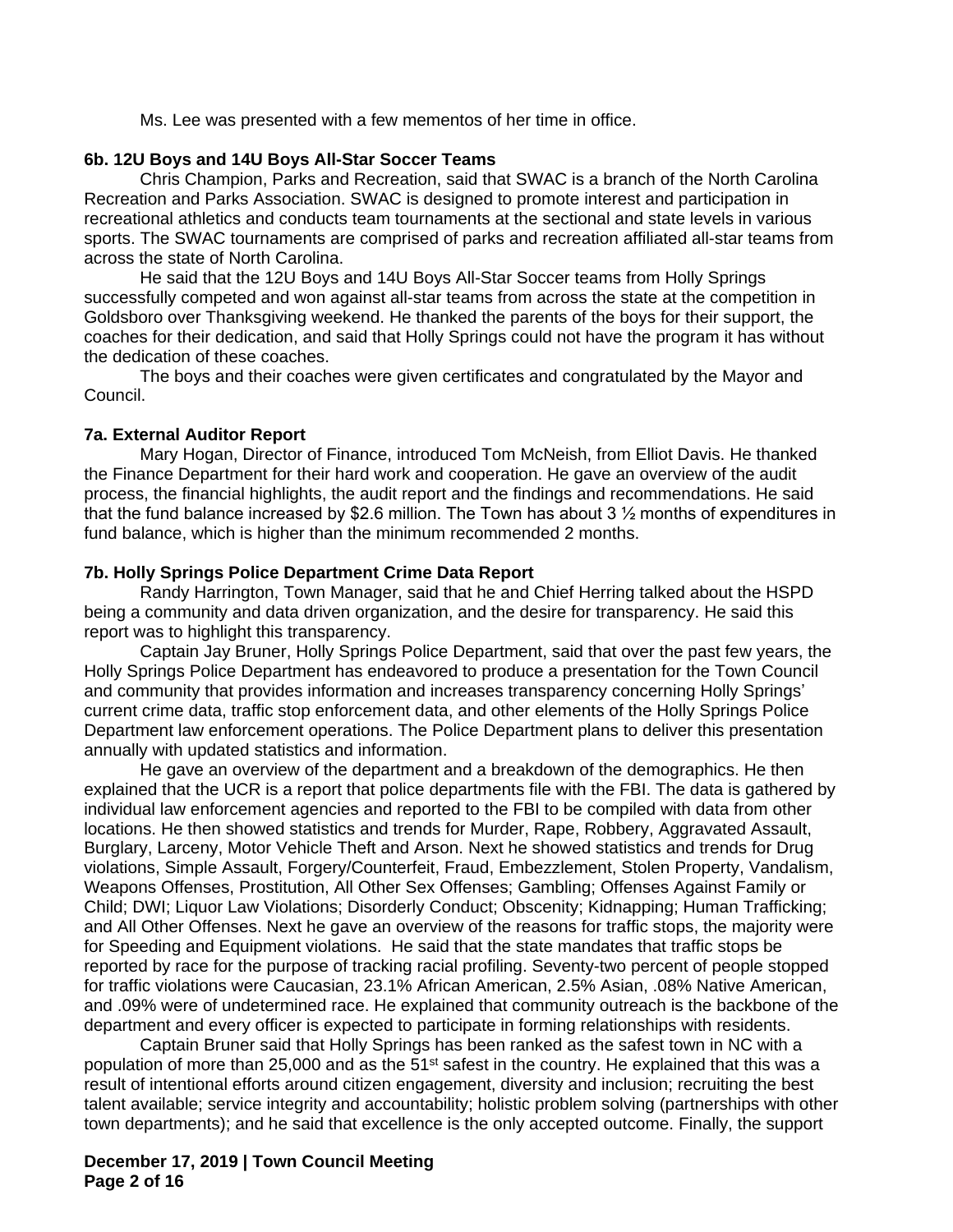from elected officials has enabled them to be the department they are. Their motto is one department; one community; one family.

Councilwoman Kelly asked if speeding is improving, because the most complaints she receives are around pedestrian safety. Captain Bruner said that the problem is improving and they are making sure that resources are devoted to those complaints. Councilman McGrath asked if there were any trends that the Police Department noticed about distracted driving or other accident causes. Captain Bruner said that they have seen an increase, and that most accidents involve some level of not paying attention. The heavy traffic on Highway 55 actually helps, because drivers cannot go fast enough to not be able to respond. Councilman Berry thanked the Department for what they do each and every day to help Holly Springs continue to be the safest town. Captain Bruner thanked other departments, including IT, Communications and administration for the support that allows the HSPD to do its job. Councilman Wolff thanked the department, and said that his daughter talks about the SRO officer at her school more than she talks about her teachers. He asked if there had been a drop off or increase in participation in the community well check program. Captain Bruner said that it is a new program and they are seeing increasing participation. Mayor Sears said that he was proud of the police and fire departments, and proud of the citizens who are not afraid to call them. He thinks Holly Springs may be the only town with an SRO in every school.

## **8a. Public Hearing: Rezoning Petition 19-REZ-03, Village Gate**

Melissa Sigmund, Planning & Zoning, said that a petition for rezoning was received for property located along S. Main Street near the intersection of Ralph Stephens Road. The property is currently zoned R-20 Residential and CB Community Business. The Petitioner is asking to have the all three tracts rezoned to CB CU Community Business Conditional Use, with the following Conditions offered:

1. All properties within the rezoning request shall be developed in accordance with the mixed use development option in the Community Business zoning district as outlined in Section 3.05 C. of Holly Springs United Development Ordinance. The property owner reserves the ability to request any variances, waivers, or alternate compliance as permitted by the ordinance.

2. All multifamily dwellings on TRACT 1 as shown on 'EXHIBIT 1', shall be limited to agerestricted with associated amenities. A Declaration of Covenants, Conditions, and Restrictions ("Declaration") providing that at least eighty percent (80%) of all occupied units shall have as a resident at least one person age 55 or older ("age restriction") shall be recorded with the applicable Register of Deeds Office. Covenants shall be at all times in full force and effect so long as the apartment complex remains as a multifamily use. Any recession or modification of the covenants regarding age restriction shall have approval of the town.

Prior to applying for any building permits, an opinion letter from an attorney licensed to practice in North Carolina shall be provided to the Town stating that the age restriction was drafted in a form that the attorney, in the exercise of customary professional diligence, would reasonably recognize as compliant with the Fair Housing Act 42 U.S.C Sec. 3601, et. seq., and the North Carolina State Fair Housing Act, N.C. Gen. Stat. 41A-1, et seq.

*3.* The developer acknowledges the need to provide workforce housing within the Town of Holly Springs and is committed to doing so. A minimum of fifty (50) dwelling units shall be workforce housing units and shall be located on TRACT 3 as shown on 'EXHIBIT 1'.

*4.* The Town requires, pursuant to N.C.G.S. § 160A-372, the dedication and construction of streets and rights of way, as shown in the approved Comprehensive Transportation Plan and the approved Transportation Impact Analysis, to create conditions essential to public health, safety, and the general welfare. A rezoning may be delayed until such time as necessary transportation improvements (to include offsite improvements) may be made, unless the Town and the Developer can enter into agreements to accelerate the time for completion of these needed improvements.

*A.* Establish a funding partnership with the Town of Holly Springs and NCDOT to provide a fee in lieu in the amount of \$105,000.00 for the construction of the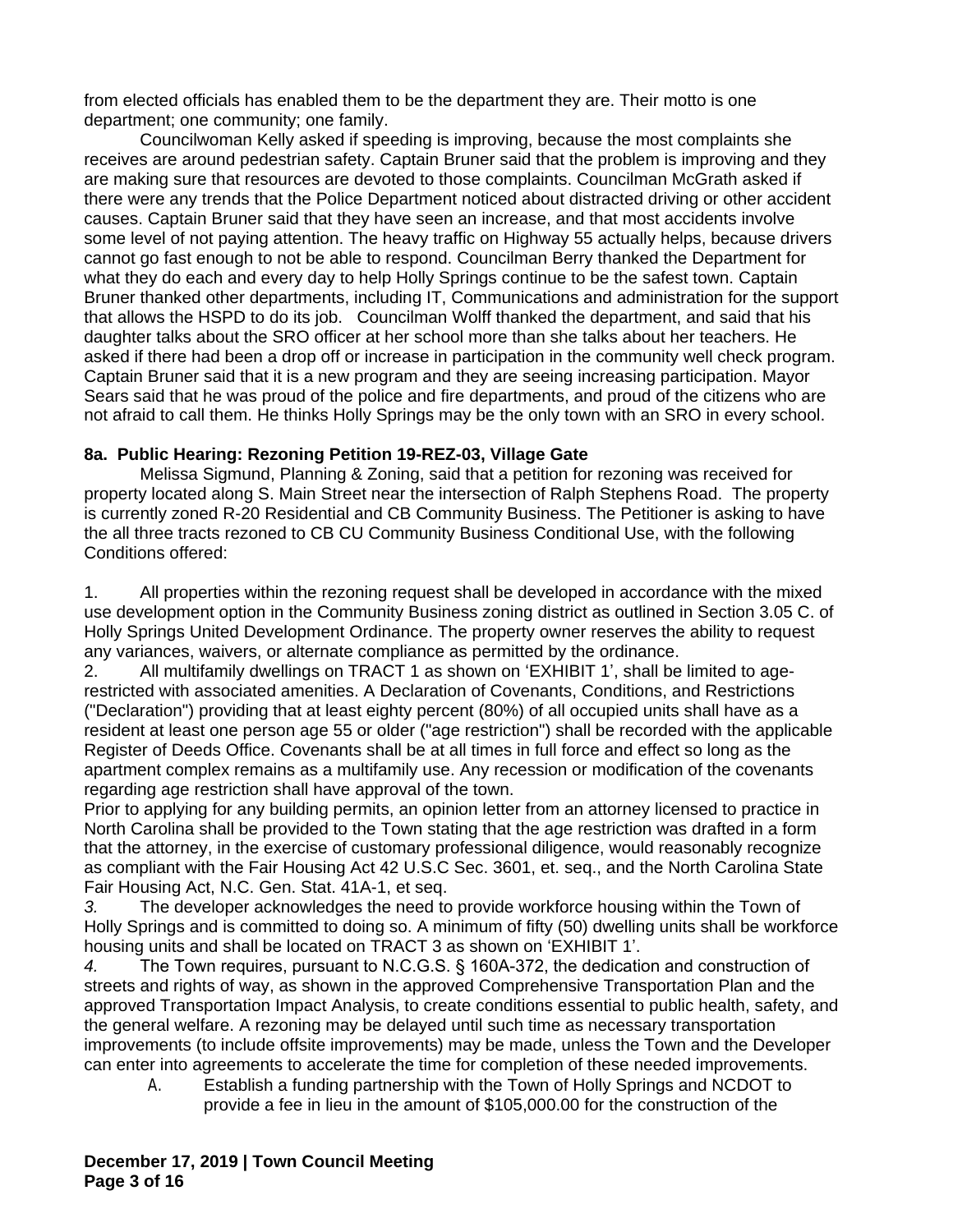widening of southbound NC 55 Bypass to provide a third travel lane between Avent Ferry Road and South Main Street.

- *B.* Widen the northbound Piney-Grove Wilbon Road approach to provide a new through/right turn lane with a minimum of 250 feet of storage length and provide signal modifications to accommodate the geometrics changes. Actual construction of the improvements may utilize the contributing fund from other background developments at this intersection.
- *C.* Site Access #1 (as shown on 'Exhibit 3') construct one inbound lane and two outbound lanes with an exclusive right turn lane and exclusive left turn lane with a minimum of 100 feet of storage length. Widen the southbound South Main Street approach to provide an exclusive right turn lane with a minimum of 100 feet of storage length.
- *D.* Site Access #2 (as shown on 'Exhibit 3'), construct one inbound lane and one outbound lane (right in/right out only) with appropriate median channelization.
- *E.* Site Access #3 (as shown on 'Exhibit 3'), construct one inbound lane and one outbound lane (right in/right out only) with appropriate median channelization. Widen the southbound South Main Street approach to provide an exclusive right turn lane with a minimum of 100 feet of storagelength.
- *F.* Site Access #4 (as shown on 'Exhibit 3'), construct one outbound lane (right out only) with appropriate median channelization. Widen the westbound Ralph Stephens Road approach to provide an exclusive right turn lane with a minimum of 100feet of storage length (subject to right of way constraints).
- *G.* Site Access #5 (as shown on 'Exhibit 3'), construct one inbound lane and one outbound lane (right in/right out only). Convert the existing median to provide left in access on southbound South Main Street approach with a minimum of 150 feet of storage length; correspondingly, shorten the left turn land storage length at Ralph Stephens Road to 250 feet. Widen northbound South Main Street approach to provide an exclusive right turn lane with a minimum of 100 feet of storage length.
- *H.* Widen the southbound Southern Crossing Boulevard approach to provide an exclusive left turn lane with a minimum of 100 feet of storage length.
- *5.* The Town requires certain fees to be paid upon development of land and for the granting of a building permit. Said fees are listed in the Town's annual budget, and with this rezoning the Developer agrees he/she (i) is familiar with these fees, (ii) does not dispute the reasonableness of these fees as set forth in the Town's annual budget; and (iii) notwithstanding any reimbursements discussed at this time through an Infrastructure Reimbursement Agreement, hereby agrees to timely pay all normal and customary fees applicable to Developer in connection with the Residential Project. Such fees are listed in the current year annual budget of fees at the time the fee is due under the ordinary course of development.
- *6.* Proposed uses on Tract 2 as identified on 'Exhibit 1' shall be limited to professional office only.
- *7.* To the greatest extent possible, parking shall be located at or behind the front façade of all buildings on tracts 1 and 3 as identified on 'Exhibit 1.'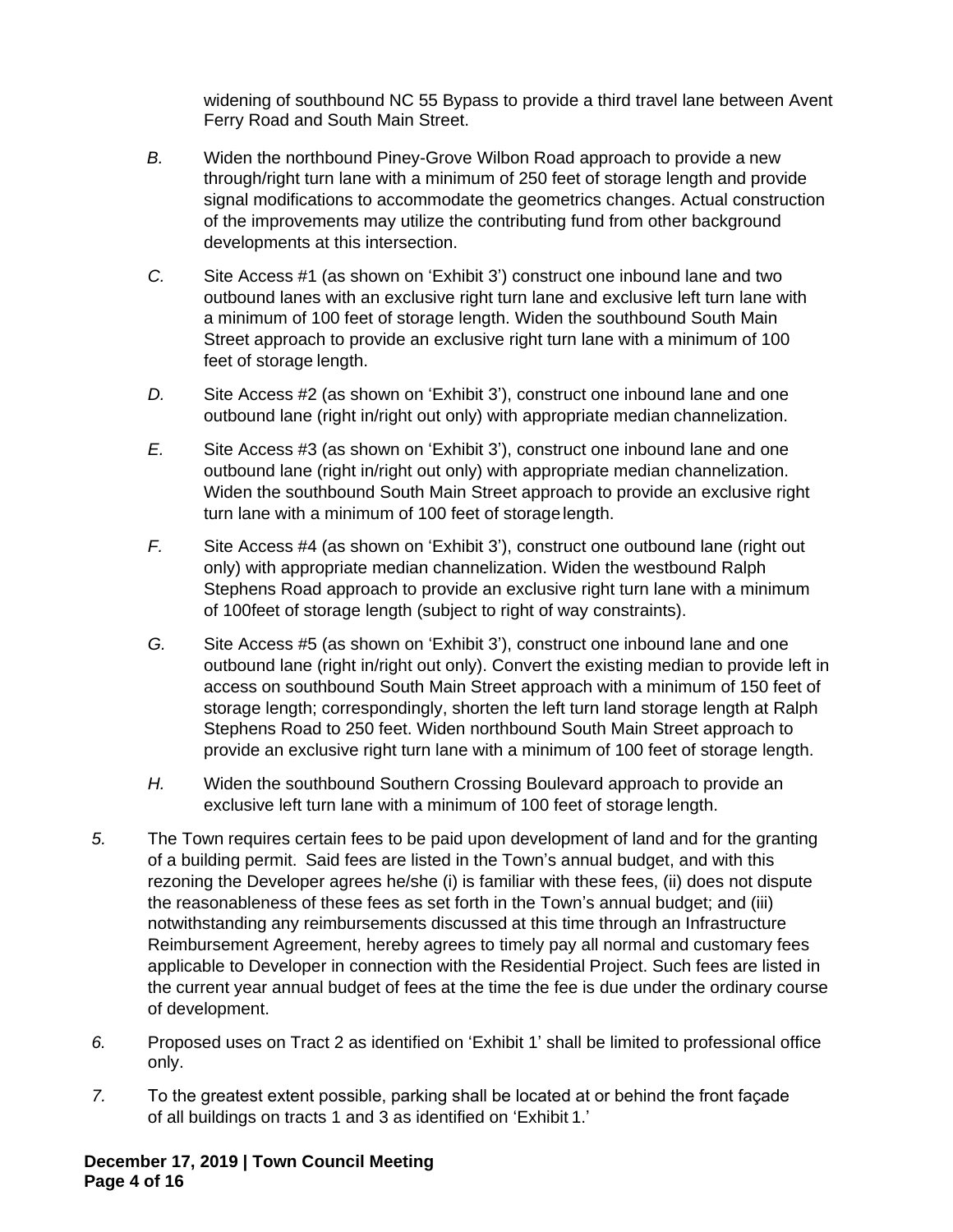- *8.* Tract 3 as identified on 'Exhibit 1' shall be limited to mixed-use development containing two or more of the following uses: commercial, multifamily dwellings, professional office, and child care center.
- *9.* For proposed building facades located within fifty (50) feet of the intersection of South Main Street and Ralph Stephens Road and fronting such intersection, shown on Tract 3 as identified on 'Exhibit 1', shall contain first floor commercial uses. Sides and rear facades of such buildings may contain ground floor residential uses.
- *10.* The maximum building height of the proposed development shall be 75 feet.
- *11.* The developer understands that walkability is crucial to this mixed use concept. Therefore, the developer will construct a ten foot wide asphalt public greenway, in accordance with Town of Holly Springs Design and Construction Standards, terminating at the intersection of Ralph Stephens Road and South Main Street with a maximum linear footage of 2,000 feet in a direction and alignment to be determined with town staff at the time of first development plan, within current available public right-of-way.
- *12.* The developer shall provide an "urban art park" within Tract 3 with a minimum size of 6,000 square feet and shall consist of;
	- *A.* A hard surface patio/stage with a minimum size of 300 square feet for performances and concerts;
	- *B.* An area for the display of public art with a minimum size of 1,500 square feet;
	- *C.* A kiosk structure for retail sales with a minimum building size of 144 square feet and 200 square feet of hard surface outdoor dining area patio;
	- *D.* The Art Park shall be owned and maintained by the developer or current owner of the mixed-use building.

She showed maps showing where the parcels are, west of G. B. Alford Highway, and along Ralph Stephens Road. All the properties would have the same conditions attached to them.

Ms. Sigmund said that the surrounding properties are predominately zoned for commercial uses, with several existing commercial centers adjacent to the various parcels in the project area. She said that no development plans are being proposed at this time. The requested zoning, with the applicant's offered conditions, is consistent with the Mixed Use Center designation of the property per the Vision Holly Springs Comprehensive Plan. It would allow future development of the project area as a commercial and mixed use development compatible with adjacent developed uses.

Rachel Jones, Engineering, said that any projects within the zoning request are required to extend water and sewer infrastructure. Additional public utility studies will be determined at the time of development. She said the transportation TIA was completed. They studied 11 intersections and 5 proposed driveway sites. The developer would be required to pay a fee-in-lieu of constructing the third lane, proportionate to the project's impact. They will construct a northbound through-right turn lane, signal timing modules, and greenway.

There were questions about the look of the light poles, and whether the existing poles would be changed to match.

Councilman Berry asked if the sewer for these parcels would flow to Bass Lake Pump station and what improvements the Town would be committed to. Ms. Jones said the downstream sewer studies would be done by the developer at the time of development.

**December 17, 2019 | Town Council Meeting Page 5 of 16**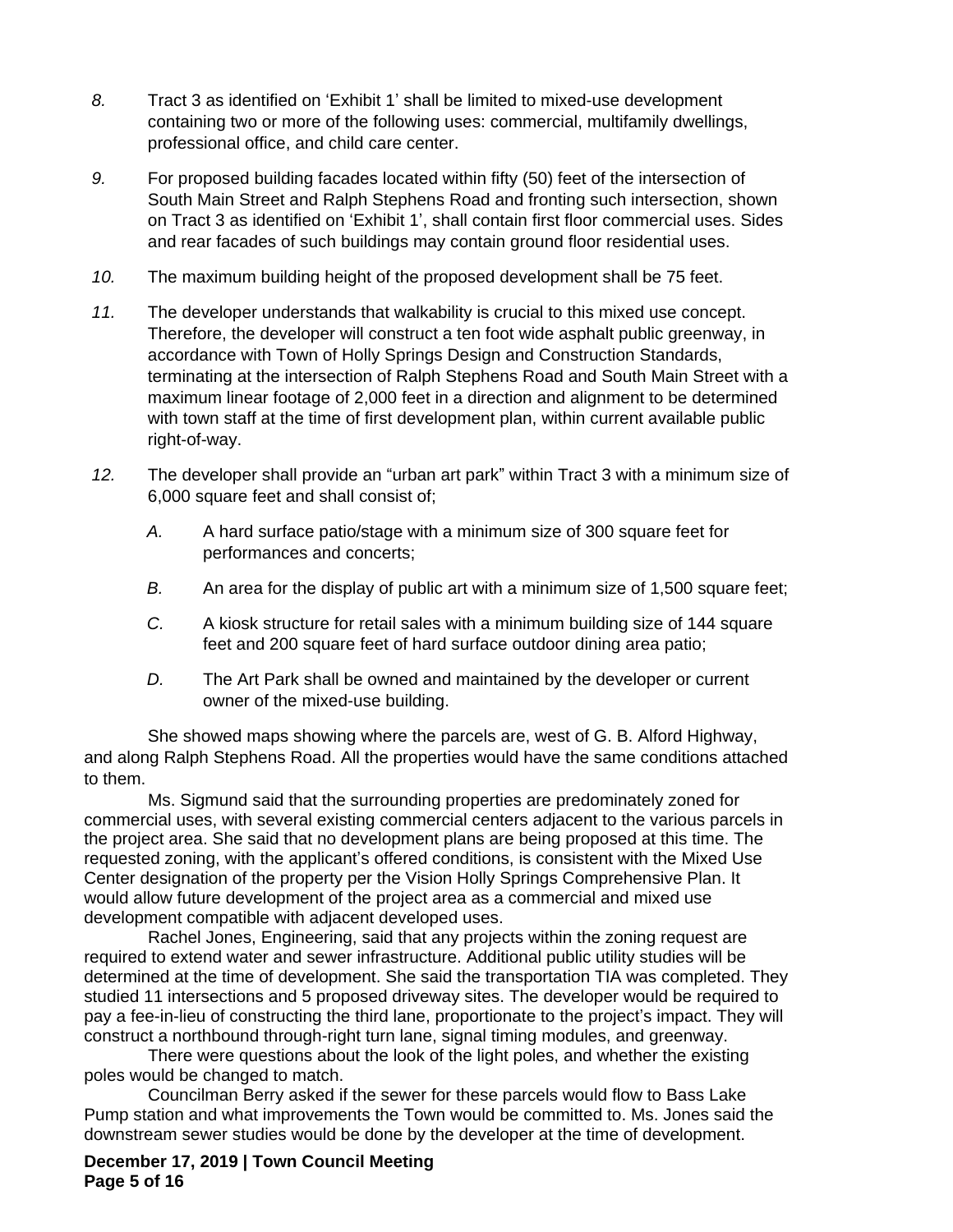There are segments of pipe that will need to be improved or enlarged. The sewer study is done at the development plan stage rather than at the re-zoning stage. Councilman McGrath asked what the mechanism would be to require improvements from the developer. Ms. Jones said that at the time of the sewer study, staff would negotiate a developer agreement. Councilman Berry asked if Bass Lake pump station is at capacity. Ms. Jones said that staff would need to look at the data before that could be known, but Bass Lake is nearing capacity. Without having a study to evaluate, she couldn't say today whether there would be pump station upgrades or parallel lines funded.

Councilman McGrath asked about the difference between commercial and residential sewer output. Ms. Jones said that commercial is generally gauged per square footage, while residential is usually per resident, and residential typically has a higher usage.

Councilwoman Kelly asked if this property is on the current evacuation route for schools and if that is looked at in transportation studies. Kendra Parish, Director of Engineering, said that the evacuation route is up Avent Ferry, and South Main Street is not involved.

Councilman Berry wanted to know how we go about making the greenway more useful, rather than one that stops in the middle of nowhere. LeeAnn Plumer, Director of Parks and Recreation, said that they have had conversations about getting the extension. Part of the reason for waiting is to get the development of adjacent parcels to see where we want to connect. They are also waiting for the Parks and Recreation Greenway Master Plan to be completed to see where we want all the greenways to go.

## **Planning Board Recommendation:**

Chris Deshazor, of the Planning Board said that they discussed the following issues and concerns on 11/26/2019:

- Workforce Housing-whether it is premature to include this topic in the voluntary zoning conditions at this time when specific development plans have not been reviewed.
	- *o Note: The developer has modified the voluntary conditions to remove specific detailed language regarding implementation of workforce housing so that it may be addressed later during the development review process.*

The Planning Board recommended approval, with the removal of conditions #3 (5-2-2)

Those voting against the motion were:

- *Ms. Patterson: agrees with the project as submitted including all conditions (i.e. supported approval of rezoning will all conditions volunteered by the developer.)*
- *Mr. Crandall: agrees with the project as submitted including all conditions (i.e. supported approval of rezoning will all conditions volunteered by the developer.)*

With that explanation completed, Mayor Sears opened the public hearing. The following input was recorded:

Tony Tate of The Spaulding Group, said that Eli Zablud and Laura Holleman are here to answer questions. He said he has been looking at the property for the last year and a half, and talking to the owners, to see what the best use of their family homestead would be.

Laura Holleman, The Spaulding Group, said that these parcels are part of the mixed-use designation in the newly adopted Comprehensive Plan. Their team has been working on this, going to open discussions about the Comprehensive Plan, and they heard people saying that they wanted something unique that they could latch onto. This plan represents a mixed use walkable development. The request before you tonight represents the results of listening to the business community and residents.

Mr. Tate said in creating the list of conditions on the site, they were trying to make sure the Town gets what it is trying to get. The vision anticipates a full life in Holly Springs from child care to age-restricted residences. They are creating an energy on the street where it is not just drive-by resources, but a community where families can gather. They are committed to workforce housing,

**December 17, 2019 | Town Council Meeting Page 6 of 16**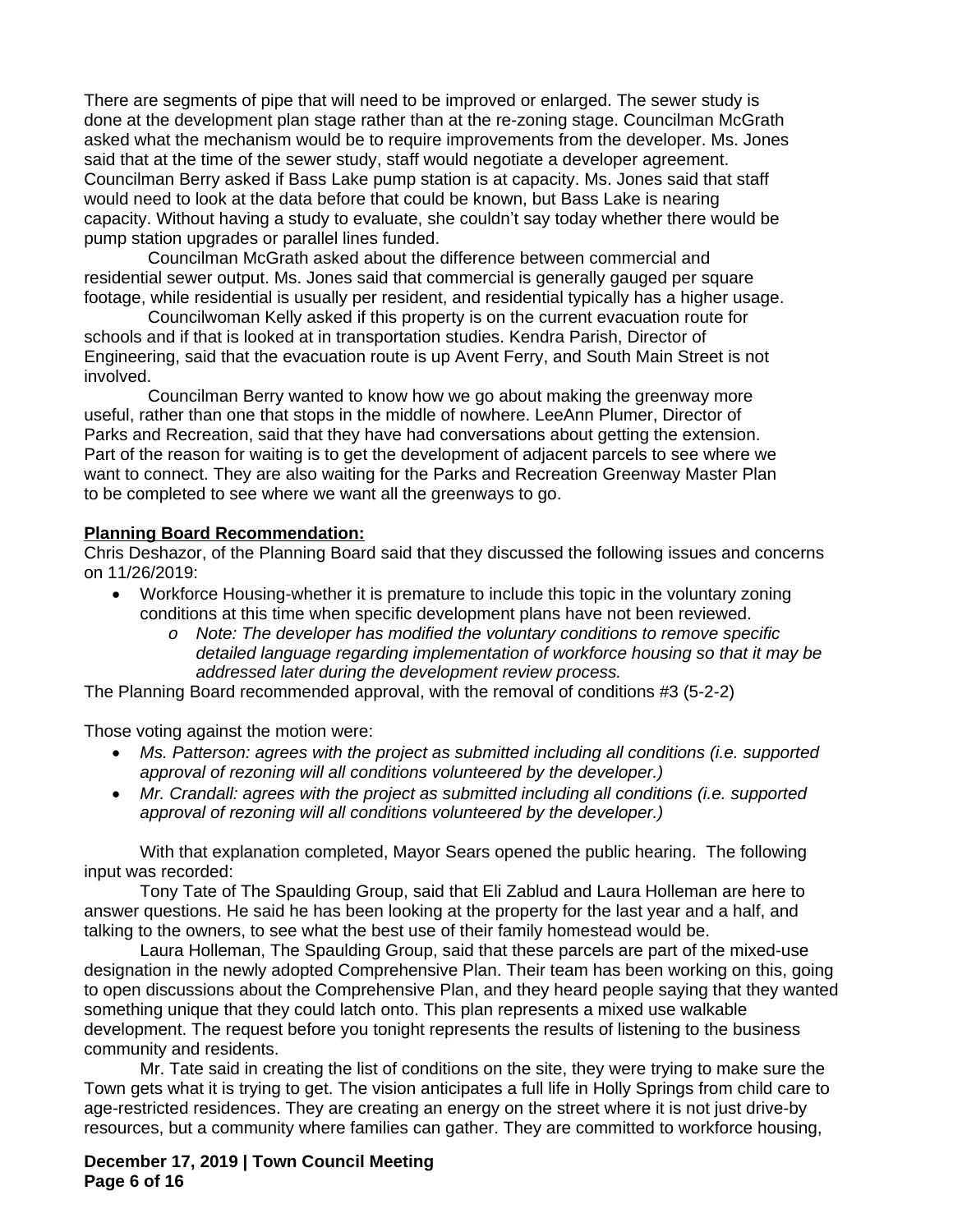to make sure that the people who work in these jobs can afford to live in the community. He walked through some preliminary ideas about what would be built and what types of businesses would go on the property.

Ms. Holleman walked through the offered conditions. All dwellings on Tract 1 will be age restricted, with a deed restriction. Tract 2 will be limited to professional use only. With the large hospital campus being built, there will be a critical need for medical office space, and this space will be ideal. Tract 3 will have a mixed-use component, with multi-family, commercial, professional office space, and child care.

Mr. Tate showed a map of the roadway improvements planned by others as well as by them. At the intersection of Ralph Stevens and South Main, the pedestrian connections are all coming together.

Councilman McGrath expressed a desire to use more fluid language in the conditions for the art park in Tract 3, since the town is developing a new Parks and Rec masterplan so that as ideas flow in the zoning conditions would not restrict us.

Councilwoman Kelly agreed that the language around the park needs to be less restrictive. And she asked why the detailed language about the workforce housing was removed.

Eli Zablud, the developer, said that workforce housing is very personal to him because with preschools that he has run in the past they heard over and over again that it was very hard when teachers could not live close to work because they can't afford the housing in that area. As a developer, he made a promise that they would consider having affordable housing when there was an opportunity. He said that there is no enforceable language to base their plan on, but they are totally committed. The Planning Board asked them to remove the specific language that they had in the presentation to Planning Board, but they are committed to at least 50 units of workforce housing.

There was discussion among Council as to whether the workforce housing should be defined at this stage or at the developer agreement stage. Concerns were voiced over the residential/commercial balance, and questions were asked regarding the difference between a development agreement, rezoning with conditions, and a developer agreement.

Mr. Zablud stated that he was emotionally invested in the project. He said he listened to the neighboring property owners, the town staff, and the planning board in drafting his proposal.

Mayor Sears opened the public hearing.

Colleen Bradley, 305 Avent Meadows Lane said that she likes the new development, but she is concerned about the traffic on Avent Ferry Road. Her commute on 55 from US 1 to Avent Ferry is long now and it will get longer. Traffic is horrendous. She is a surgical nurse and is used to looking at outcomes and patient safety. She is concerned that there will be even more traffic coming off 55 onto Avent Ferry Road in order to avoid the S. Main traffic. If this goes through, she wants the traffic to be addressed. She knows that with the hospital coming in, traffic will increase.

Patsy Yarborough Edwards, spoke in support of the rezoning. Her family lived on that land for over 100 years. Three generations farmed the land until farming was no longer profitable and they sold parts of the land to Walmart and the Hampton Inn. She said their family would feel this project was a good legacy.

Kim Yarborough Vuncannon, 1024 S. Main Street, Holly Springs, spoke in support of the rezoning. Her father felt that the town needed to grow in a commercial way. In 2007 they sold part of the land to Walmart. In 2010 to Hampton Inn. She lives there now, but it is not a place to live anymore. They have marketed the property for 10 years with no success, often because of the Town's restrictions. They are currently isolated by the surrounding properties. She feels this project falls in line with the town goals and would be a good legacy for her family.

Brenda Compton, 400 Stacy Street, Raleigh, NC, a commercial real estate broker, said she represents some of the property owners of Tract 1. They are in support of the rezoning, as are the White's. She thinks it is in compliance with the long range comprehensive plan. Everyone has been working with the town and she thinks it should be approved.

**December 17, 2019 | Town Council Meeting Page 7 of 16**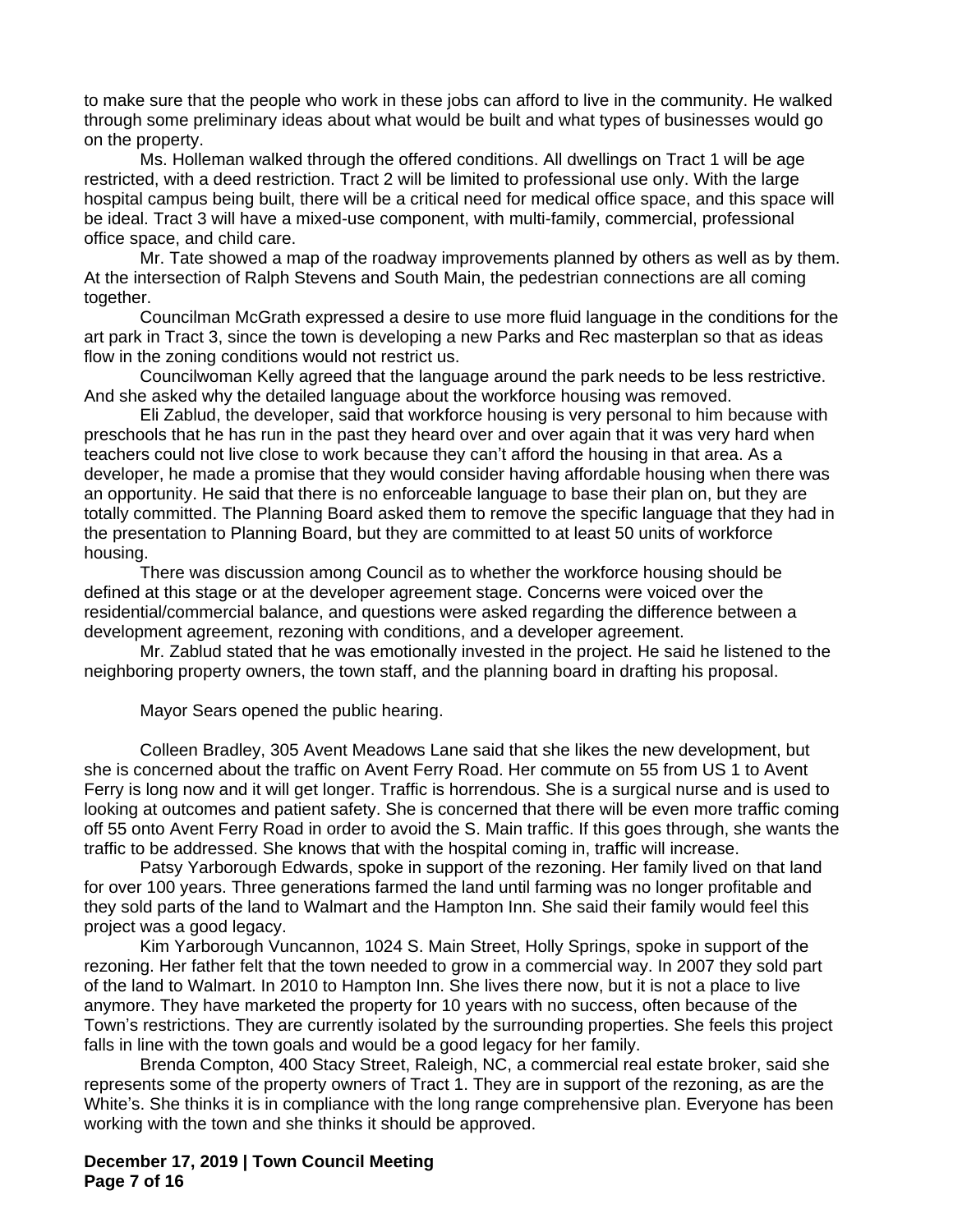Stephanie Embry, 304 Mystwood Hollow Circle, in Wildwood, spoke as a representative of Wildwood and said they are in support of the project. She thanked staff and the development team for spending so much time listening to them. They were originally concerned, until they met with Mr. Zablud and his team. She said this is their corner of Holly Springs, and they all agree that this is a good solution for this area. One of the reasons that they like the rezoning, is that the conditions are tied to the rezoning. If something happens and Mr. Zablud doesn't develop the land, the conditions would still apply. They like the workforce housing. They don't think the number of apartments is excessive. They like the idea of the medical office buildings. The plans for the mixed use area please them, and the corner of Ralph Stephens. They need the retail.

There being no further testimony, Mayor Sears closed the Public Hearing.

Councilwoman Kelly had questions about the traffic in and out of Tract 3. She asked if there was only one entrance, and if there was a left in, or a requirement to make a U turn. Councilman McGrath said that this isn't part of the rezoning request. Ms. Jones said there is left turn into Tract 3. There will be a secondary access into the tract and staff will work with the fire department to explore that during the development process.

Councilman Berry asked Ms. Sigmund to clarify density options. He asked if the calculation of the 20% includes all three tracts. Ms. Sigmund said a development plan could include one or more of the tracts. Staff would look at the entirety of the request, however many tracts that would be. Those calculations would be determined in the pre-submittal meeting. Each project is unique, which is desirable, but it means that staff looks at the project before making those calculations.

Councilmen McGrath and Berry expressed the desire to have a developer agreement before rezoning in order to protect the Town in terms of residential / commercial balance and the exposure for sewer upgrades. Councilman Berry would like the greenway connectivity to be memorialized and the light poles upgraded. He said there is a lot of merit to the project, especially the agerestricted housing, child care, and medical offices, but he would like to table it until there is a developer agreement.

Councilman Wolff said that he was excited about the project. He is not as concerned about the density, because there are two sides to it. It's a great opportunity to have the workforce housing. But he agrees that some details need to be ironed out.

Councilwoman Kelly said to the Yarborough family, that she hears that they are passionate about the land and the vision. She hopes we can keep moving forward to discuss the details.

Mayor Sears said that the number of people moving into the Wake County per day, is up from 67 to 100 a day. He's not concerned that there is too much residential.

**Action 1:** Motion to table Rezoning Ordinance 19-REZ-04 to a future meeting.

**Motion by**: Berry **Second by**: McGrath **Vote:** Unanimous

**Action 2:** Motion to direct Town Attorney to work with the development team to negotiate a developer agreement and to keep Council apprised of the progress*.*

**Motion by:** Berry **Second by:** McGrath **Vote:** Unanimous

#### **8b. Public Hearing: Annexation A19-06 New School Montessori Center**

Melissa Sigmund, Planning & Zoning, said that the Montessori Center is an existing school located on Sunset Lake Road near Optimist Farm Road. They desire to be annexed in order to connect to the Town's sewer system. The property is contiguous with the town limits and meets all the statutory requirements for annexation.

**December 17, 2019 | Town Council Meeting Page 8 of 16**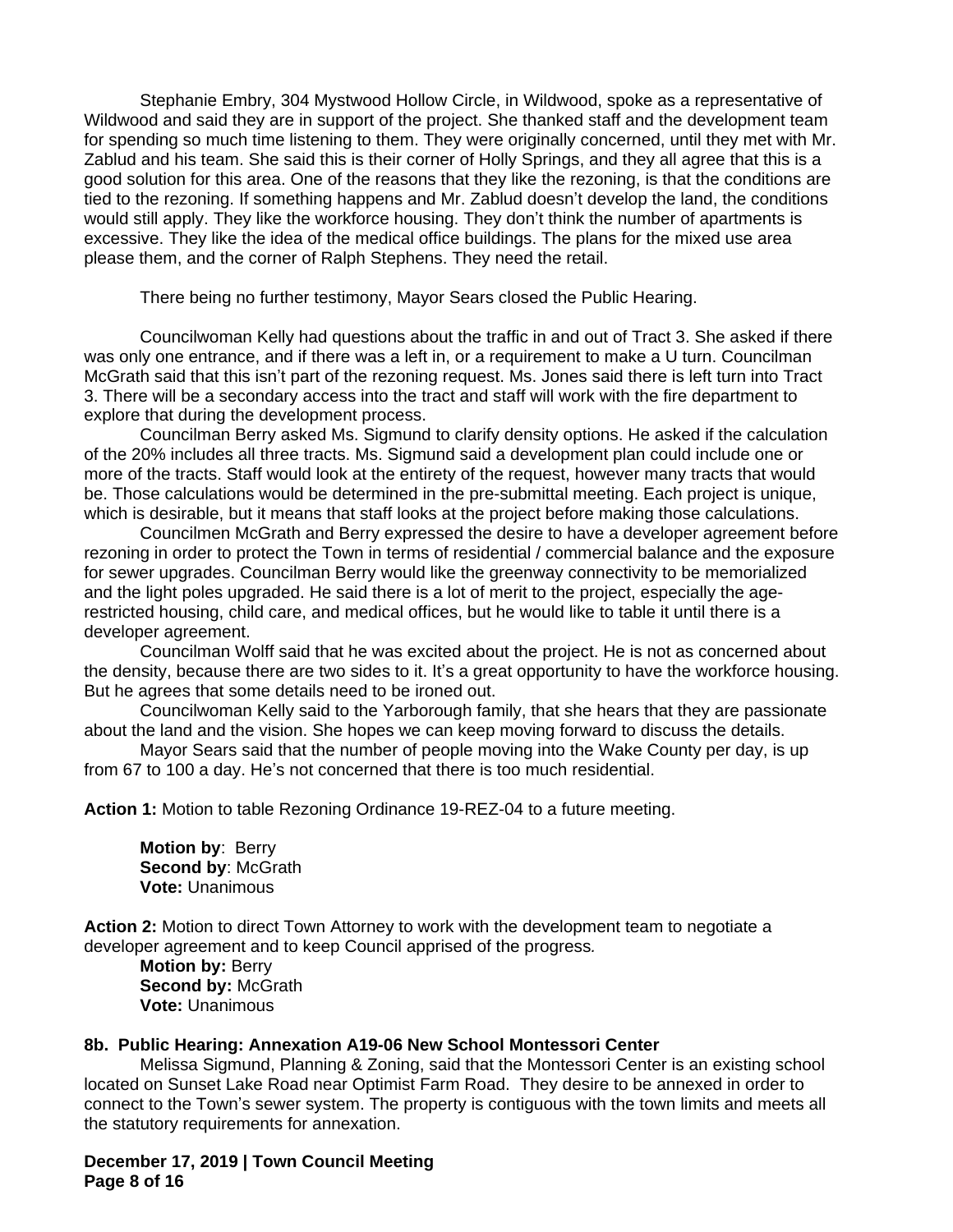With that explanation completed, Mayor Sears opened the public hearing. The following input was recorded: none

There being no testimony, Mayor Sears closed the Public Hearing.

Questions were asked about the benefit to the Town of annexation, and potential traffic impacts. It was explained that this is a school that is already in existence and no expansion is planned at this time. They have a septic system that has failed, so they are pumping and removing off site what would normally go through the sewer system. At this point they would connect to the sewer, but not the water. Town would place a temporary meter on a manhole and bill them for their usage that way. In the future when they connect to the water, they would be billed that way. There are not any traffic problems at this time and if they decide to expand then there would be discussions at that time.

**Action:** Motion to adopt Annexation Ordinance A19-06, annexing 11.22 -/+ acres owned by The New School, Inc., more particularly described as Wake County Pins 0669-23-8512, 0669-23-9362, and 0669-33-3491.

**Motion by**: Wolff **Second by**: Kelly **Vote:** Unanimous *A copy of Annexation Ordinance A19-06 is attached to these minutes.*

## **8c. Public Hearing: Norris-Holland-Hare House Landmark Designation**

Sean Ryan, Planning & Zoning, said that Corey and Nickie Reed, who purchased the Norris-Holland-Hare House from the Town in September, have requested the house be designated a historic landmark, in order to obtain certain tax benefits. Their purchase of the house included a historic preservation easement. He outlined the NCGS authority to designate landmarks, and outlined the tax benefits to an owner of having this designation. On 12/10/2019, the Wake County Historic Preservation Commission met and held a public hearing where they recommended to designate the Norris-Holland-Hare House as a Historic Landmark.

He said the Norris-Holland-Hare house is one of the oldest houses in Wake County, dating to the early 19th century. Landmark designation is an honor that is bestowed on only a few of the county's significant historic properties each year. Landmark designation allows for a 50% deferral of County and Town tax assessments aiding the property owner with rehab and maintenance. Certificates of Appropriateness (COA) are required for any changes to the exterior of the property. Property owners work with CAP staff to make sure all work is done in accordance with Wake County Design Guidelines.

With that explanation completed, Mayor Sears opened the public hearing. The following input was recorded: none.

There being no testimony, Mayor Sears closed the Public Hearing.

Jeremy Bradham, from Capital Area Preservation, gave a brief history of the house and some of its previous owners. It is the oldest house in Holly Springs. He indicated which parts of the house were original and which were later additions. He discussed the significance of the house as a rare intact example of hall-and-parlor house. He said that WCHPC staff recommends that the Town designate the house as a historic landmark and adopt the associated ordinance.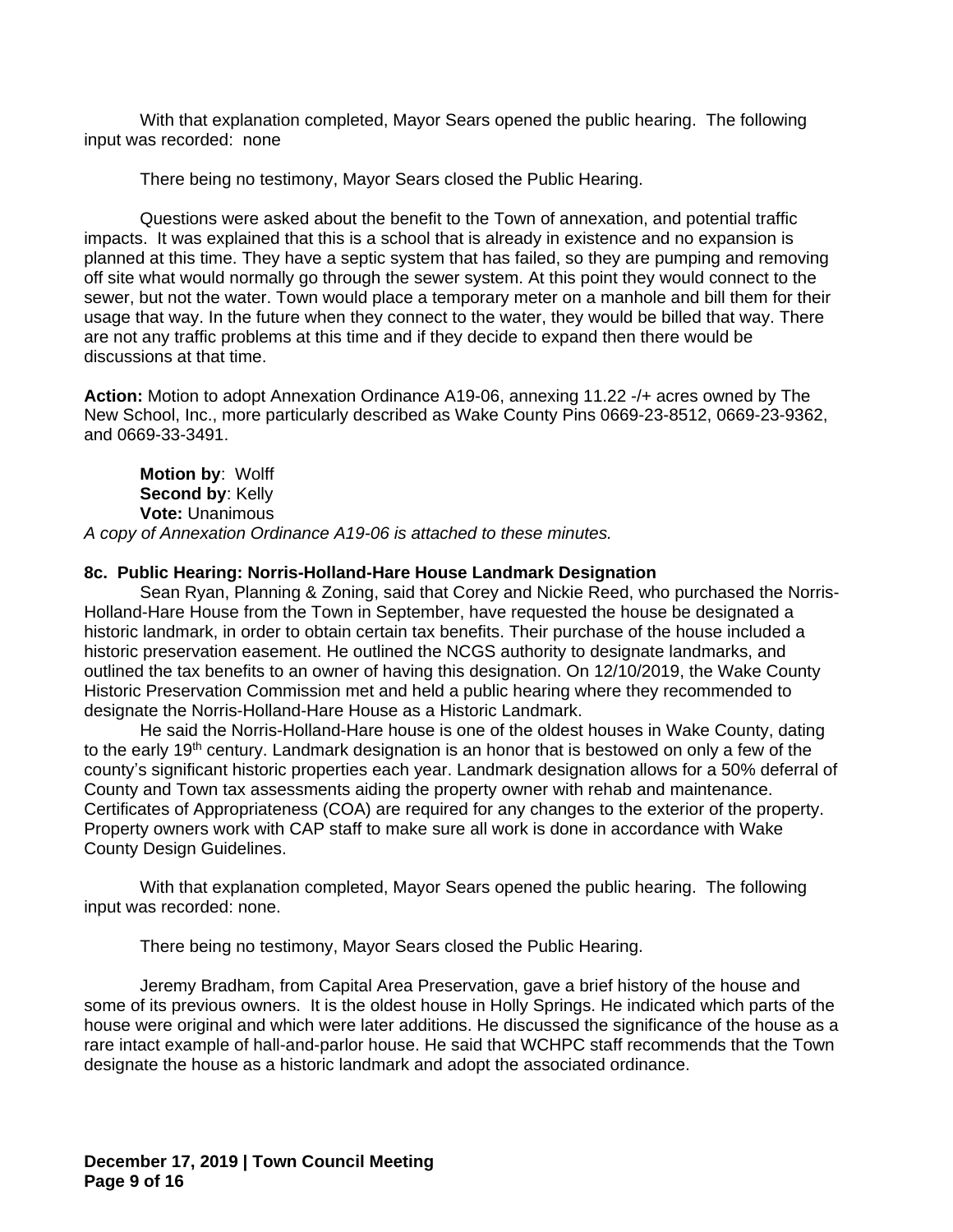**Action:** Motion to adopt Ordinance 19-13 to designate the Norris-Holland-Hare House as a Historic Landmark.

**Motion by**: Kelly **Second by**: Wolff **Vote:** Unanimous *A copy of Ordinance 19-13 is attached to these minutes.*

## **9. Consent Agenda**

The Council approved a motion to approve all items on the Consent Agenda. The motion carried following a motion by Councilman Berry, a second by Councilwoman Kelly and a unanimous vote. The following actions were affected:

9a. Minutes - The Council approved minutes of the Council business meeting held December 3, 2019 and the workshop meeting held December 10, 2019.

9b. Monthly Administrative Budget Amendments - The Council received a report of monthly administrative budget amendments approved by the Town Manager. *A copy of the budget amendment report is attached to these minutes.*

9c. Amendment to License Agreement with Capitol Broadcasting Company - The Council authorized the Town Manager to amend the License Agreement with Capitol Broadcasting Company for the use of Ting Stadium, per the conditions in the agenda packet.

9d. Sugg Farm Restroom Proposal – The Council approved the proposal from Public Restroom Company, Option B, in the amount of \$430,136 for the design, fabrication, delivery, and installation of a restroom unit at Sugg Farm Park.

9e. Annual Zoning Map Re-Certification - The Council adopted Resolution 19-35 certifying the Official Zoning Map for the Town of Holly Springs dated effective October 31, 2019. *A copy of Resolution 19-35 and a certified copy of the Official Zoning Map are attached to these minutes.*

9f. Mayor and Town Council Procedures Manual - The Council adopted the Mayor and Town Council Procedures Manual, as revised.

At this point the Mayor called a five minute recess. The meeting resumed at 10:16 pm

#### **10. NEW BUSINESS 10a. 18-MAS-01-A02 / 19-WAV-43-47 Lowe's of Holly Springs Master Sign Plan**

Beth Trautz, Planning & Zoning, said that the Development Plan was approved on May 7, 2019. The Master Plan was approved on October 16, 2018, Design Guidelines amended on April 16, 2019 and the property was zoned CB: Community Business on February 19, 2008. She said that a Master Sign Plan is intended to promote consistency among signs within a development and enhance the compatibility of signs with the architectural and site design features within a development and required for projects which require a development plan.

The following waivers have been requested for the Master Sign Plan for the Lowe's / Wegmens integrated center:

o **19-WAV-43**: Request to allow for a Waiver of Regulations of UDO Section 7.03., G., 1., b. General Sign Regulations calculation of Sign Surface Area to increase the external support structure from 50% to 79%.

**December 17, 2019 | Town Council Meeting Page 10 of 16**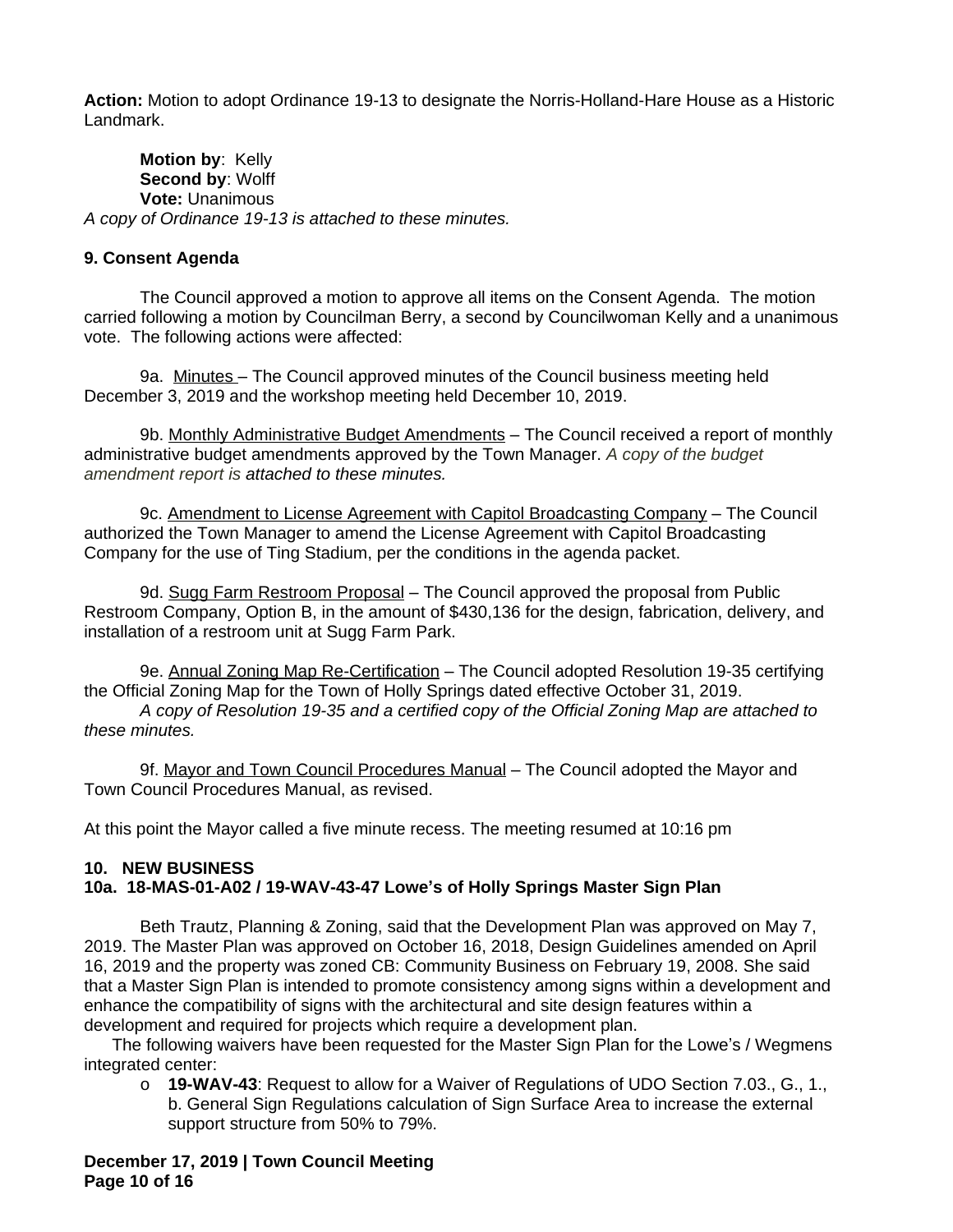- o **19-WAV-44**: Request to allow for a Waiver of Regulations of UDO Section 7.03., E., 1., Table 7.03, E-1 Maximum Sign Surface Area and Maximum Height for Freestanding Ground Signs to increase the height of a sign located in a front sign zone greater than 500 linear feet from 8' to 13'.
- o **19-WAV-45:** Request to allow for a Waiver of Regulation of UDO Section 7.03., G., 1., c. General Sign Regulation, Sign Surface Area Determination to allow for using three (3) distinct areas that are not abutting.
- o **19-WAV-46**: Request to allow for a Waiver of Regulations of UDO Section 7.03., 4., c., (1) Maximum Sign Surface Area of wall sign from an allowable 5% to 6%.
- o **19-WAV-47**: Request to allow for a Waiver of Regulations of UDO Section 7.03., 4., c., (4) Maximum Size of Letters from an allowable 48" to a maximum of 122" for Lowe's and 151" for Wegmans.

## **Planning Board Recommendation:**

The Planning Board discussed the following issues and concerns on 11/26/2019:

The were no issues or concerns and the Planning Board recommended approval (7-0-2)

Councilman Berry asked for clarification about no signs being on the back of the building facing the neighborhood. Ms. Trautz said that was correct. There are no signs on the back and they are taking that square footage to the signs on the front.

**Action 1:** Motion to adopt Resolution 19-36 to make and accept the Findings of Fact for consideration of and to approve Unified Development Ordinance Waivers.

**Motion by**: McGrath **Second by**: Kelly **Vote:** Unanimous *A copy of Resolution 19-36 is attached to these minutes.*

**Action 2:** Motion to approve Master Sign Plan 18-MAS-01-A02 for Lowe's / Wegmans Commercial Master Sign Plan with the conditions stated below.

**Motion by**: McGrath **Second by: Berry Vote:** Unanimous

## **Conditions:**

1. All previous conditions of approval shall apply to this amendment except for any condition that describes a fee or a fee-in-lieu to be paid shall now comply with the current amounts due pursuant to the town's current annual budget or any unexpired development agreement.

## **10b. 19-DP-14 Holiday Inn Express Development Plan**

Sean Ryan, Department of Planning & Zoning, said that the Collins Park Master Plan was approved on June 7, 2016. The parcel was zoned CB: Community Business on October 15, 2002. The proposed project is a 61,740 square foot, 4 story, 103 room Holiday Inn Express (*Development Plans with buildings greater than 20,000 square feet require Planning Board* 

*review/recommendation and Town Council determination.*) They are providing 109 parking spaces. The landscaping plan matches the Collins Park development agreement.

The following waivers have been requested:

- $\circ$  19-WAV-33: to allow for greater than 75% of the provided parking between the front building line and front lot line
- $\circ$  19-WAV-34: to allow a reduction in windows and glass doors on the north façade (facing the IHop) lower level from 40% to 24% and upper level from 15% to 5%

**December 17, 2019 | Town Council Meeting Page 11 of 16**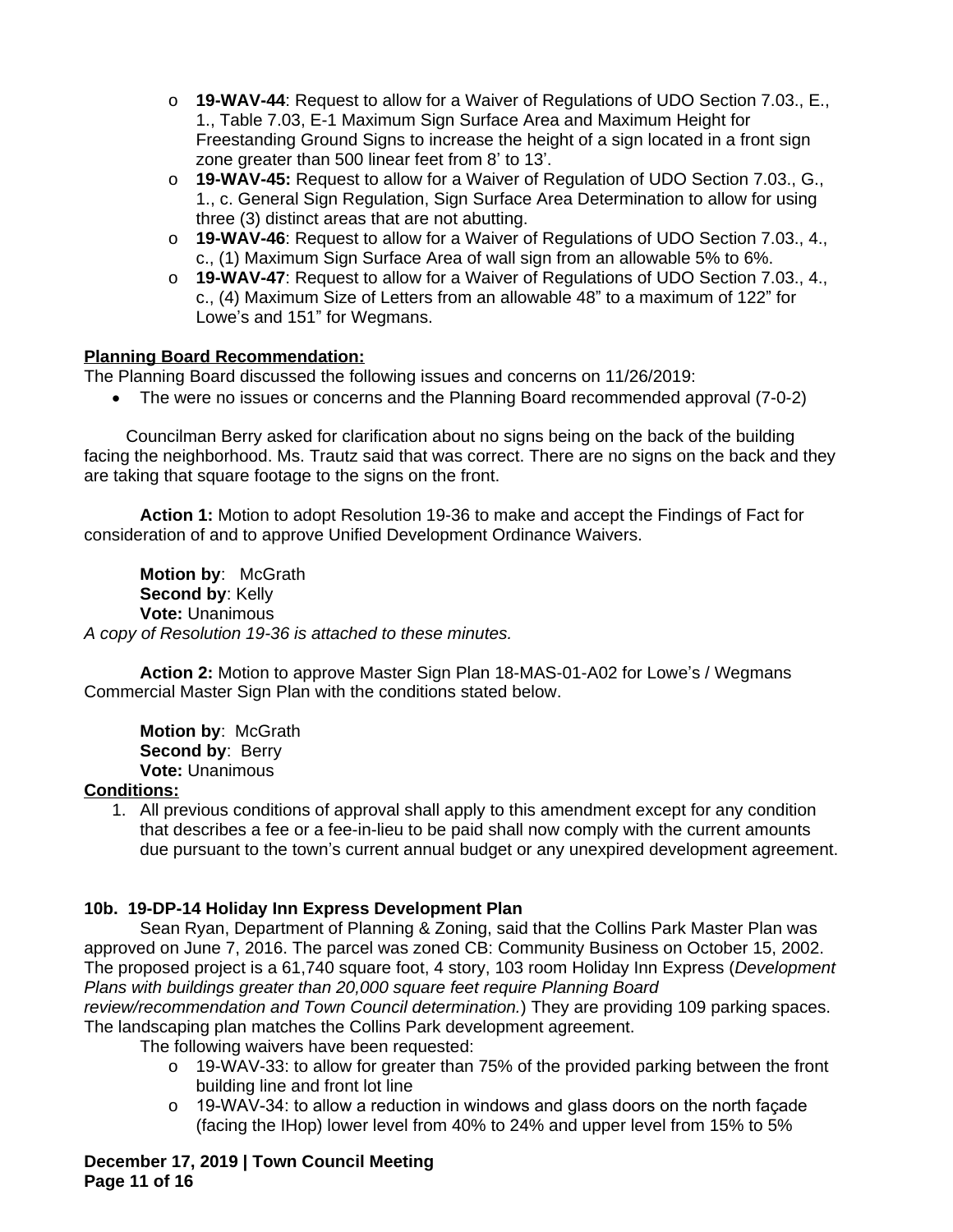- $\circ$  19-WAV-36: to allow an increase in building bay width on the east elevation from 30 feet to 35' 5"
- $\circ$  19-WAV-35: to allow an increase in continuous roofline from 50 feet to 52 feet on the south and west elevation

Rachel Jones, Engineering, said that connection to existing water and sewer was constructed with the Collins Park Master Plan. The studies have been completed, and the sewer flow is within the limits that have been approved. A TIA confirmation letter for the 2020 buildout was completed and it was within the parameters approved with the Collins Park TIA. All Collins Park transportation improvements must be complete prior to CD approval.

Councilman Berry asked if the sewer was connected to Bass Lake or Basal Creek pump station, and if there was any impact recorded. Ms. Jones said Bass Lake, and there is expected to be a fee, but the impact is not expected to be significant and no additional improvements are expected.

Councilwoman Kelly asked if the hotel will have conference rooms, so more parking would be needed. Mr. Ryan said the conference room is only about 800 sq. ft., but the hotel has supplied additional parking to account for that.

## **Planning Board Recommendation:**

Chris Deshazor, Planning Board, said that the Planning Board discussed the following issues and concerns on 11/26/2019:

 If the amount of parking provided was sufficient. There was discussion as to whether the UDO requires enough parking for hotels, with one parking space per room required. The applicant has provided 6 spaces above the minimum required by the UDO. *Staff Note: This proposed project is located within the Collins Park "Integrated Center" where the various outparcels will all be interconnected providing the ability for customers to utilize parking throughout the "integrated center".* 

The Planning Board recommended approval (7-0-2)

Mike Stewart, with Stewart Engineering, said that he asked the President of Crown Travel Management Group to address concerns about the parking. He said: In reference to parking the 109 spaces for 103 rooms, meets our needs and meets the brand. He said many guests are using Uber and Lift which opens up parking. They have locations with this same percentage in other towns and have not had a problem with the parking.

**Action 1:** Motion to adopt Resolution 19-37 to make and accept the Findings of Fact for consideration of and to approve Unified Development Ordinance Waivers.

**Motion by**: Wolff **Second by**: Berry **Vote:** Unanimous *A copy of Resolution 19-37 is attached to these minutes.*

**Action 2:** Motion to approve Development Plan 19-DP-14 for Holiday Inn Express with the conditions stated below.

**Motion by**: Wolff **Second by: Kelly Vote:** Unanimous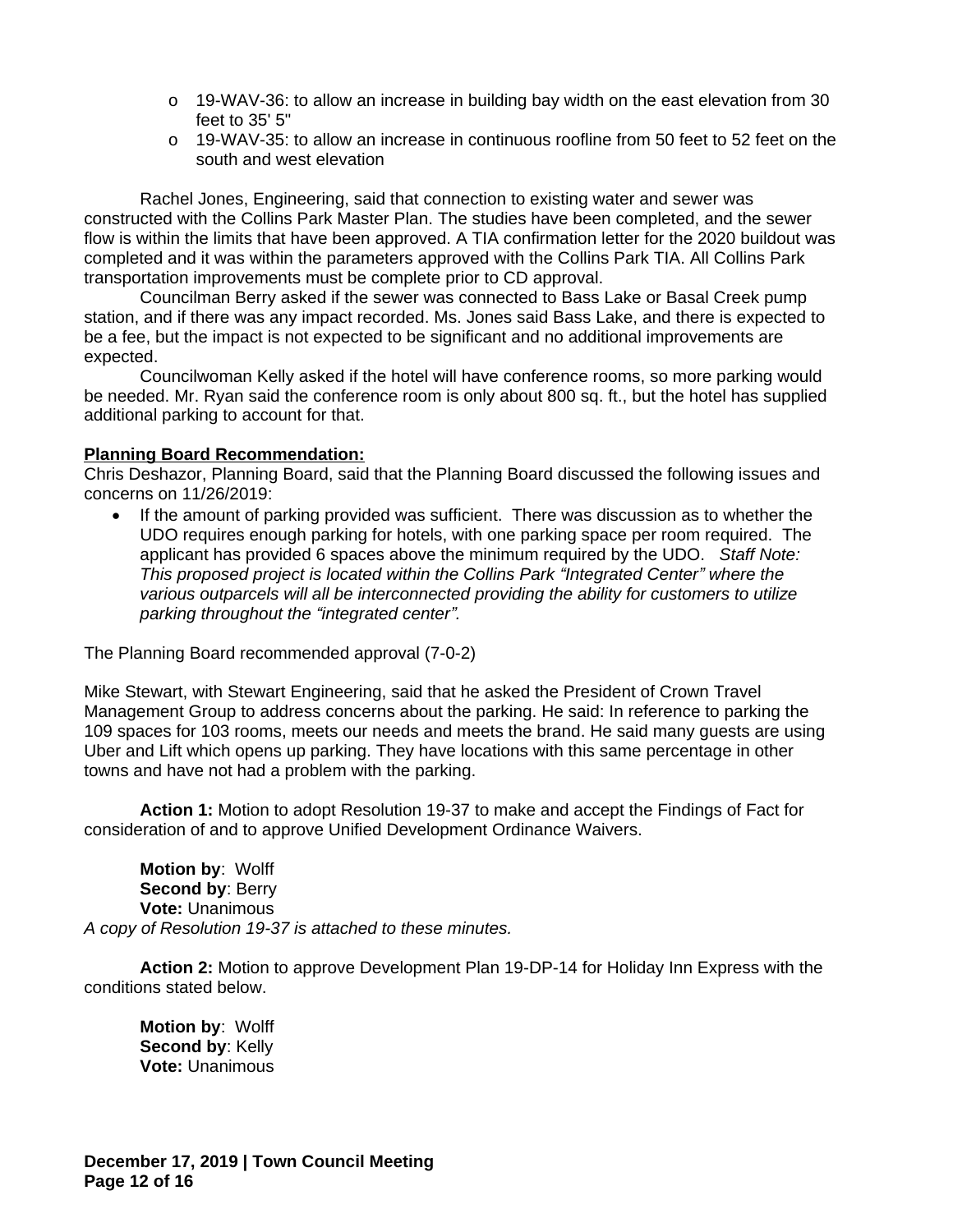# **Conditions:**

- 1. All previous conditions of approval for Collins Park shall apply to this plan except for any condition that describes a fee or a fee-in-lieu to be paid shall now comply with the current amounts due pursuant to the town's current annual budget or any unexpired development agreement.
- 2. The following must be completed prior to or with the first Construction Drawing submittal:
	- a. All items listed on the Stormwater Submittal Checklist, Form #16003.
	- b. Finalize the FFA hydraulic report.
- 3. The following must be completed prior to Construction Drawing approval or issuance of land disturbance permit:
	- a. All infrastructure improvements approved with the Collins Park Master Plan must be completed and approved; including utilities and all required road improvements for Ralph Stephens Road and NC 55 including right-of-way dedication and thoroughfare widening.
	- b. A fee-in-lieu of downstream sewer infrastructure upgrades proportionate to project impact is required with this development.
	- c. Any off site sewer and/or water facilities needed to serve this project, must be completed prior to construction drawing approval unless otherwise approved by the Director of Engineering. The Town is not responsible for completion of off-site sewer and/or water facilities, and will not guarantee completion of such facilities by any other party.
	- d. Approval of Stormwater Management Plan is required.
	- e. Payment of the Stormwater Fee-in-Lieu.
	- f. All environmental permits must be obtained
	- g. Final Plat must be recorded for the subdivision of this property.
- 4. A UDO Permit for Sign Installation for permanent signage is required.

## **10c. 19-DP-15 / 19-WAV-29 Holly Springs Road Office Building**

Melissa Sigmund, Planning and Zoning, said that a request has been made for a Development Plan to preserve and convert a 2,032 SF historic residential structure into an office building. The house was built in about 1914 and it retains its historic integrity. It was identified on the Wake County Survey of Historic Properties and has been subsequently investigated by Capital Area Preservation to gain more information about the building's historic features and current condition. This property is not affected by the Holly Springs Road widening project.

She said that the owner wishes to convert the residence into office use. A waiver request has been made in accordance with the Town's Historic Structures incentive ordinance, which would allow for the use of non-hard-surface off-street parking as well as an exemption from commercial architectural standards. There is a large tree that they are requesting permission to remove, as it is close to the building and is damaging the foundation. In exchange for these exemptions, the applicant must provide significant assurances that the preservation, rehabilitation, or adaptive reuse of the historic structure is consistent with the intent and purpose of the UDO. Any project that is requesting the use of Incentives for the Preservation, Rehabilitation or Adaptive Reuse of a Historic Structure is subject to review and recommendation by the Planning Board and determination by the Town Council. There will be slight changes to the roof and the bay window, and the addition of a ramp. But the historic character will be preserved.

## **Planning Board Recommendation:**

The Planning Board discussed the following issues and concerns on 10/22/2019:

- Parking
	- o Sufficient parking has been illustrated to meet the requirements of the UDO, provided the waiver of hard surface parking is granted.
- Use/division of office space
	- o Applicant indicated that they would prefer to lease to a single tenant
- Status of the rehabilitation agreement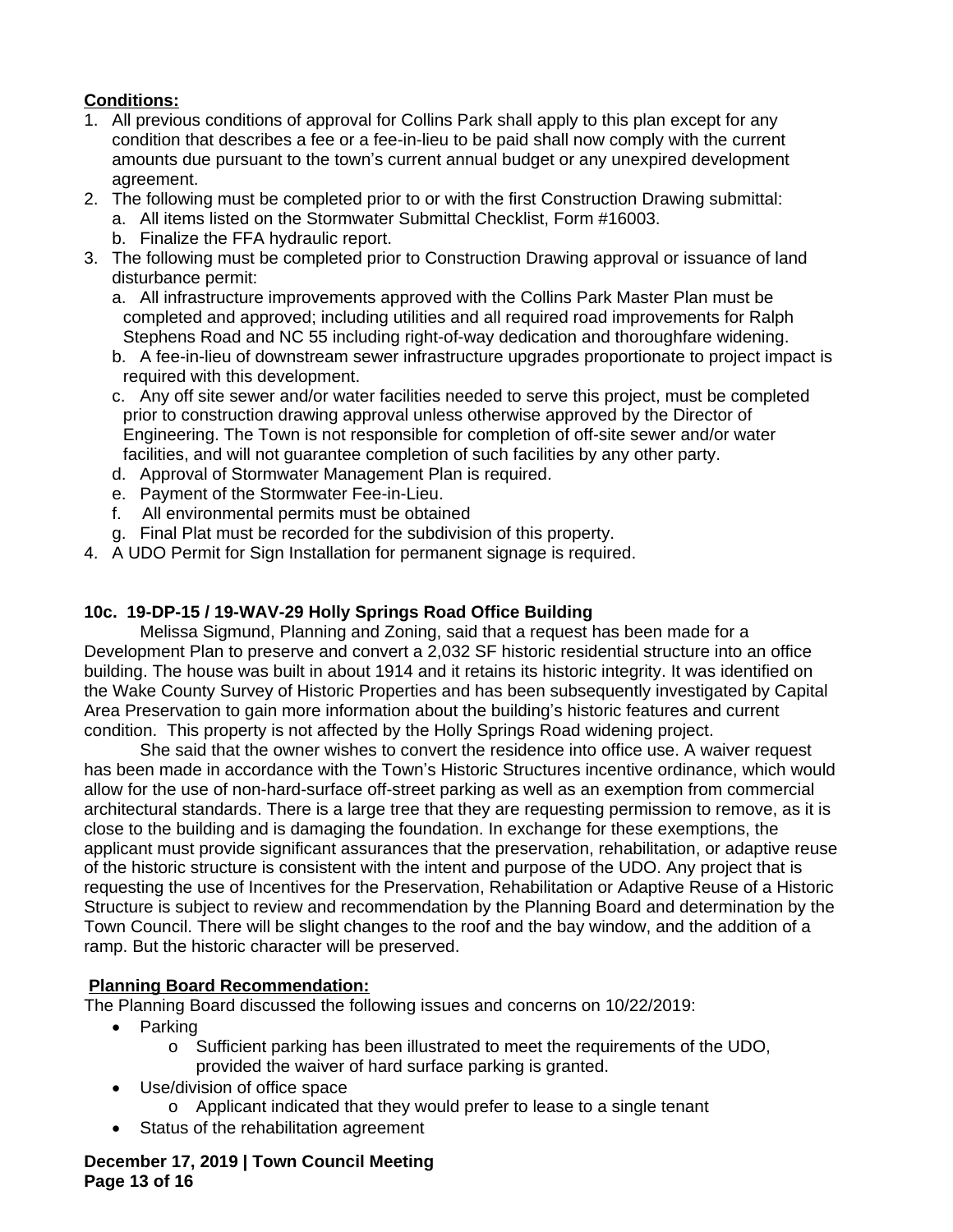o At the time of Planning Board, the applicant was working with Capital Area Preservation on the details of the Easement and Rehabilitation Agreement.

Planning Board Recommendation: The Planning Board recommended approval (9-0-0)

*Staff Note: Planning Board Condition #2 has been removed since it has been satisfied:* 2. Prior to Town Council, the following must be completed:

a. A copy of the executed Rehabilitation Agreement for preservation of the structure must be submitted to the Department of Planning & Zoning.

The applicant offered to answer questions. Councilwoman Kelly thanked him for being willing to save the house, and asked for clarification that they were looking for one business to locate in the building. The applicant said yes, just one business.

**Action 1:** Motion to approve 19-WAV-29: Request to allow for a Waiver of Regulations of UDO Section 1.23 Request for Incentives for the Preservation, Rehabilitation, or Adaptive Reuse of Historic Structures for Petition #19-DP-16 for Holly Springs Rd Office to allow an exemption of hard surface off-street parking requirement and exemption of exterior building façade modifications from the Building Material, Colors, Textures, Architecture, Roof Treatment, and Façade Modulation requirements and additions as submitted by Thompson & Associates, dated Revised 10/11/2019.

**Motion by**: McGrath **Second by**: Kelly **Vote:** Unanimous

**Action 2:** Motion to approve Development Plan 19-DP-16 for Holly Springs Road Office Building as submitted by Thompson & Associates, dated revised 10/11/2019, with the conditions stated below.

**Motion by**: Kelly **Second by**: McGrath **Vote:** Unanimous

## **Conditions:**

1. If site lighting is added, a point-by-point photometric plan in conformance with lighting levels specified in UDO Section 7.02 shall be submitted to and approved by the Department of Planning & Zoning prior to installation.

## **10d. Parks, Recreation, & Greenways Master Plan Update Contract**

LeeAnn Plumer, Director of Parks and Recreation, said that Town Council authorized staff to move forward with updating the 2008 Beyond the Green Parks & Recreation Master Plan, as outlined in the strategic plan and approved in the FY20 budget. This updated Parks, Recreation & Greenway Master Plan will provide an inclusive framework for orderly and consistent planning; acquisition; development; and administration of our parks and recreation resources, greenway network, programs, and facilities. The planning process, which will engage local stakeholders with public input, will provide a foundation for understanding and responding to the growth of our community. This updated plan will assess current and future parks, recreational & greenway needs, evaluate feasible options, develop a strategic action plan, and budget for long-term and phased-in development and improvements for improved citizen services.

She said that five bids were received from both local and national consulting firms in response to the Town's Request for Proposals. The review team, comprised of representatives from the Town Manager's office, Planning, Engineering, Parks & Recreation and the Parks & Recreation Advisory Committee, conducted interviews with the three top-ranked firms. After

**December 17, 2019 | Town Council Meeting Page 14 of 16**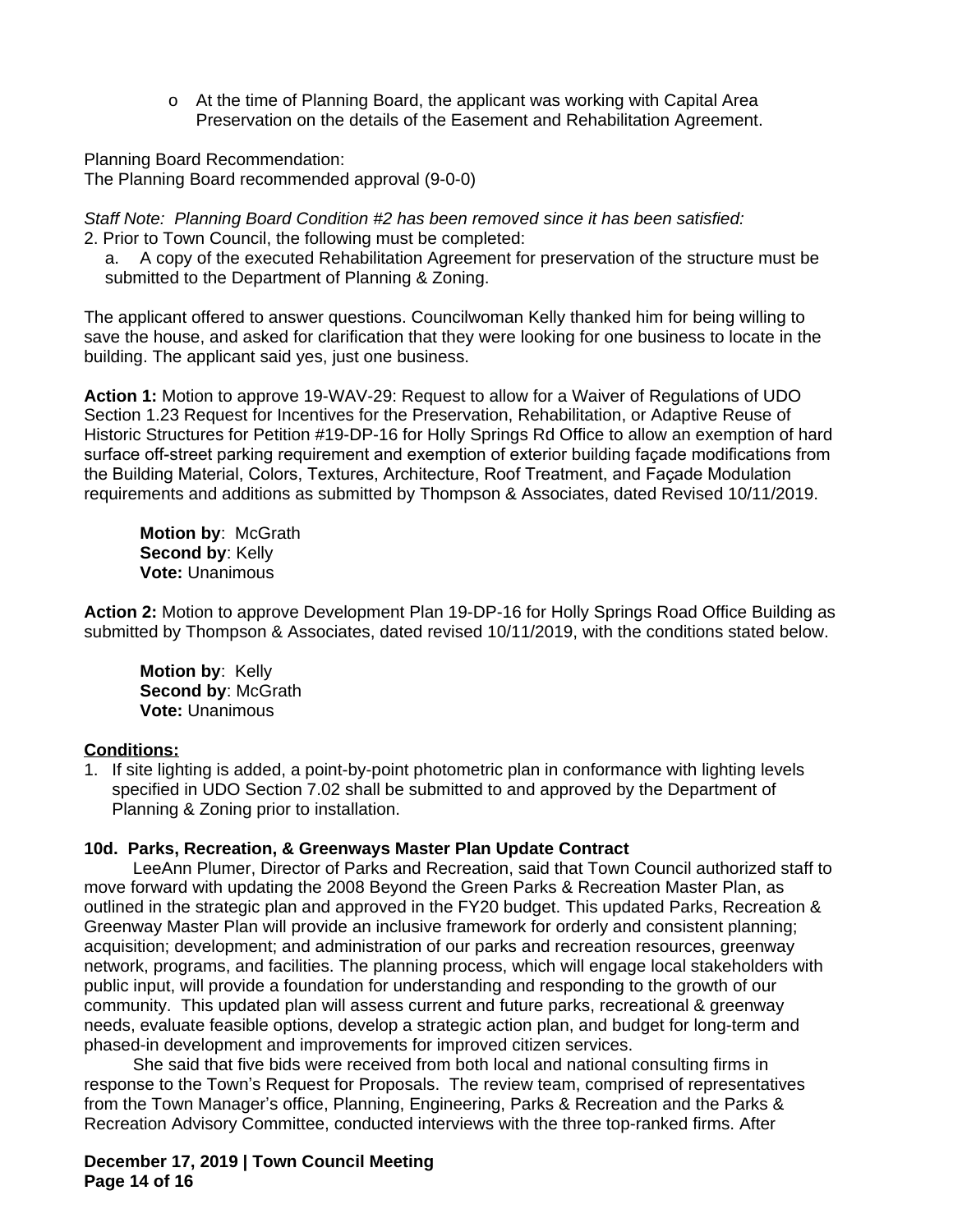thorough consideration, the review team selected McAdams to serve as the lead consultant with partners PROS Consulting, ETC Institute, and HH Architecture. This multi-disciplinary team has the combined skills and experience to successfully undertake the various aspects of this project including a site inventory, GIS mapping & greenway network analysis, community engagement, a statistically valid public input survey, future facilities analysis, operational & maintenance review, financial & revenue strategies, and a 10 year action/implementation plan. The Public Sector team from McAdams most recently completed Comprehensive Parks & Recreation Master Plans for the Towns of Garner, Morrisville, Rolesville and the Cities of High Point, Fayetteville, and Concord.

The proposed scope of work has an expected timeline of 12 months with a kick off scheduled to begin in January 2020. Multiple avenues of citizen engagement will be utilized including public meetings, stakeholder interviews, web/social media campaigns, and interaction with the Parks & Recreation Advisory Committee.

Councilman McGrath asked if there was any possibility of having a community action group with a resident from every community around that would have access to these greenways. Ms. Plumer said they could be included as stakeholders. Councilman Wolff said that he had spoken to the Mayor of Cary and he had nothing but good things to say about McAdams and particularly how they conducted the community engagement.

Councilman Berry said he is glad to see this, because he believes in a rolling plan to update all of the town plans.

**Action 1:** Motion to award a contract to McAdams in the amount of \$162,940 for professional services to update the Parks, Recreation & Greenways Master Plan, as Section 3 of the Town's Comprehensive Plan.

**Motion by**: Berry **Second by**: Kelly **Vote:** Unanimous

**Action 2:** Motion to approve budget amendment transferring \$162,940 from Parks & Recreation Reserves to General Fund Contract Services (10 425.27 12.05)

**Motion by**: Berry **Second by**: Kelly **Vote:** Unanimous *A copy of the budget amendment is attached to these minutes.*

#### **10e. Land Donation of 7 acre tract by Larue M. Powell (Rex Road Tract)**

John Schifano, Town Attorney, said that a resident who owns land in southern Wake County wanted to express her appreciation of the Town, and specifically the Police and Fire Departments, by donating land to the Town. He said IRS regulations allow tax deductible donations to the Town in the amount of the fair market value of the land, so long as the Town uses the land for a public purpose. He said there are no deed restrictions on the land for a particular use by the Town. The Town was approached by the landowner and her representative earlier this year regarding the Town's willingness to accept land as a charitable donation. The landowner desires to donate a 7 acre tract on Rex Road (as shown on the attached map) to the Town for use for a public purpose. Staff recommends accepting the donation, which could become a strategic site for a future Town facility (such as a fire station) as the Town grows. The landowner will receive a letter from the Town agreeing to a donation in the amount of the appraised value. The landowner has obtained an appraisal at her expense.

**Action:** Motion to accept donation of a 7 acre tract of land on Rex Road. **Motion by**: Berry **Second by: Kelly** 

**December 17, 2019 | Town Council Meeting Page 15 of 16**